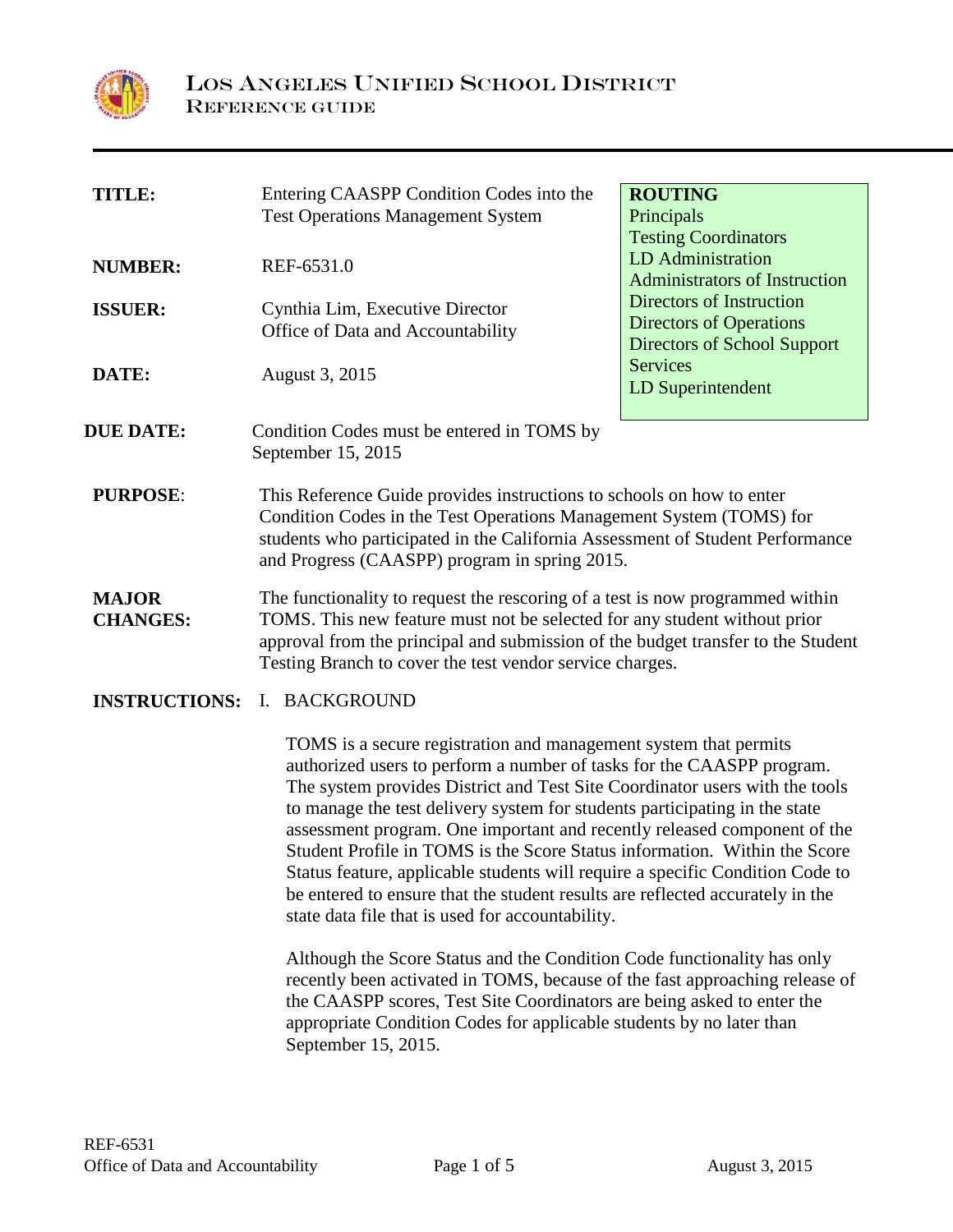

# II. PURPOSE OF GUIDELINES

The purpose of this Reference Guide is to provide instructions to schools on how to enter Condition Codes in TOMS for students who participated in the CAASPP program in spring 2015. CAASPP Test Site Coordinators are required to enter by selecting the Condition Codes in TOMS as soon as possible, but no later than September 15, 2015 to ensure student results are reflected accurately in the student data file that is used for accountability.

CAASPP Test Site Coordinators must check school Smarter Balanced Assessment and paper-pencil tests records including Attachment K from the *2015 CAASPP Paper and Pencil Administration Instructions,* titled *Record of Students Not Tested with CST, CMA, CAPA and STS, Spring 2015* to identify any student that needs an applicable Condition Code (listed in the following section) to be entered in the system. Note that some of the codes apply only to students testing online and some apply only to students taking a paper-pencil test (PPT); most apply to both. Condition Codes for PPTs are derived from those marked on answer documents for these tests and cannot be changed or added online, except for code "NE" for Non-EL, for the Standards-based Test for Spanish (STS) for Reading Language Arts (RLA).

# III. CONDITION CODES IN TOMS

The following are steps to access the *Select Conditional Codes* dialog box:

- 1. Go to CAASPP website at [www.caaspp.org.](http://www.caaspp.org/)
- 2. Select the TOMS button and log in to the system.
- 3. Click on the Student tab on the left.
- 4. Open a Student Profile in TOMS using the student's credentials
- 5. Select the [Score Status] tab.
- 6. Select the [Cond. Codes] button in the Actions column for the appropriate test row.
- 7. Select the appropriate code for the student from the "Select condition code" drop-down list.
- 8. Select [Save] to save the student's code.
- 9. If necessary, repeat steps 1-5 for any other tests the student took.

The Condition Codes available for selection in TOMS are as follows:

|                                | $\parallel$ Mode of |
|--------------------------------|---------------------|
| $\vert$ Code $\vert$ Condition | $\parallel$ Testing |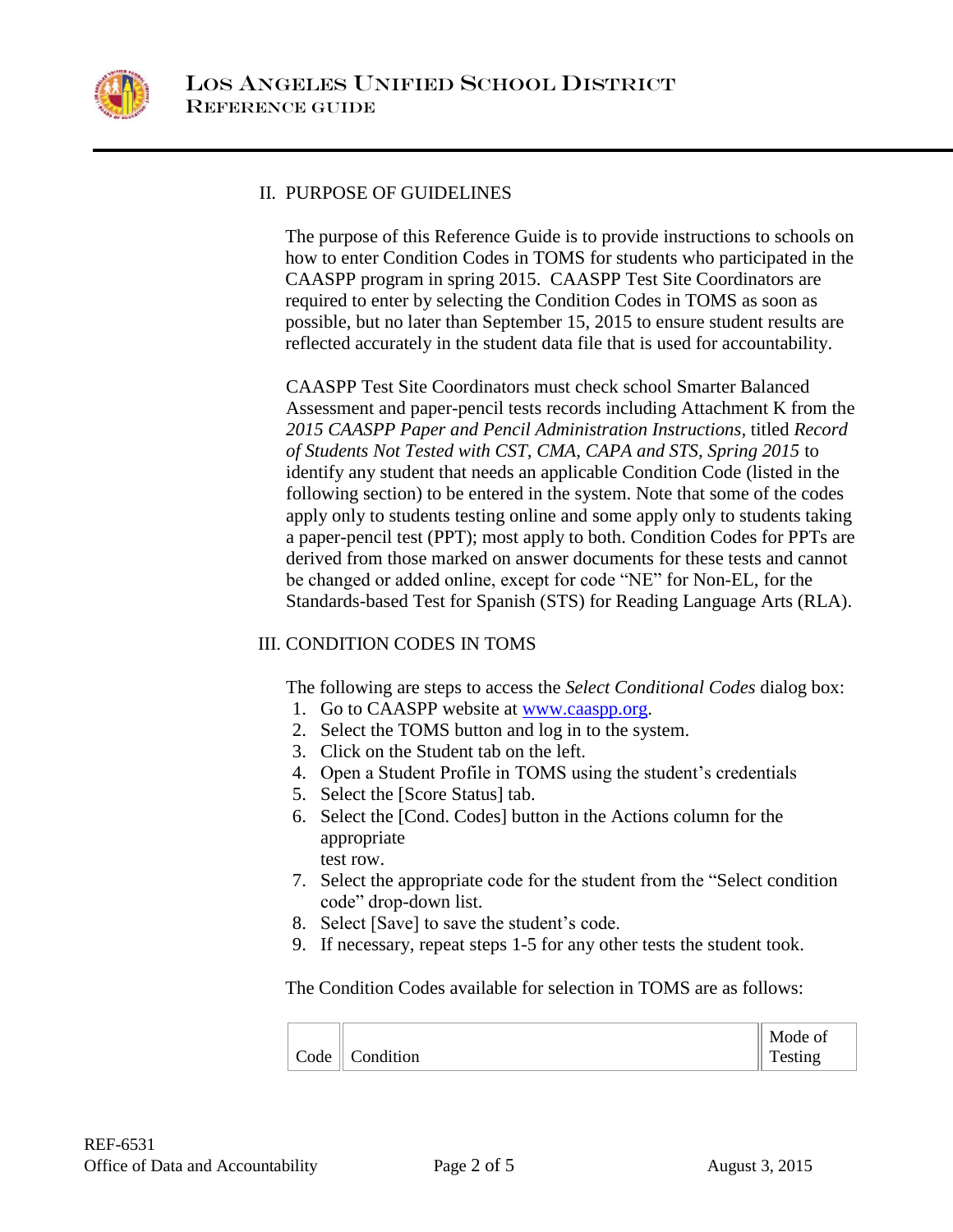

| <b>ABS</b>   | The student was absent for the entire testing window and<br>was administered no tests.                               | Online or<br><b>PPT</b> |
|--------------|----------------------------------------------------------------------------------------------------------------------|-------------------------|
| $\mathsf{C}$ | The student was observed cheating (special condition C on<br>PPT answer documents).                                  | Online or<br><b>PPT</b> |
| <b>NT</b>    | The student did not log on to either the computer adaptive<br>test (CAT) or performance task (PT).                   | Online                  |
| <b>NTE</b>   | The student was not tested due to significant medical<br>emergency (special condition E on PPT answer<br>documents). | Online or<br><b>PPT</b> |
| <b>USA</b>   | The student used an unapproved support or aid.                                                                       | Online or<br><b>PPT</b> |

Note: If schools did not select the Parent Exempted tab for any applicable student for either the online or paper-pencil test, schools may do so at this time. The PGE code, shown below, can be set under the [Test Mode] tab on a Student Profile. On the [Test Mode] tab page, select the Parent Exemption box and click on the Update button to update the student record. The Parent Exempted code will display in the Condition Code column on the Score Status screen once a student's results have fully completed processing.

| Code | Condition                                              | Mode of<br>Testing |
|------|--------------------------------------------------------|--------------------|
| PGE  | The student was not tested by parent/guardian request. | Online or<br>DDЛ   |

In addition to the release of the Score Status tab, the system will also display the Condition Codes on the Student Profile screen. Final Condition Codes will be displayed on the Condition Codes column on the Score Status screen once a student's results have fully completed processing. The codes in the Condition Codes column are final and cannot be changed. All the codes shown in the following table except for the PGE code are not available for change in the Select Conditional Codes dialog box. The LOSS, T, and INC codes will be extracted from a student's responses on an assessment. The PGE code can be set under the [Test Mode] tab on a Student Profile.

| Code        | Condition                                                                                                      | Mode of<br>Testing      |
|-------------|----------------------------------------------------------------------------------------------------------------|-------------------------|
| <b>LOSS</b> | The student attempted the assessment but did not meet<br>the threshold of 10 CAT and 1 PT item. This student's | Online or<br><b>PPT</b> |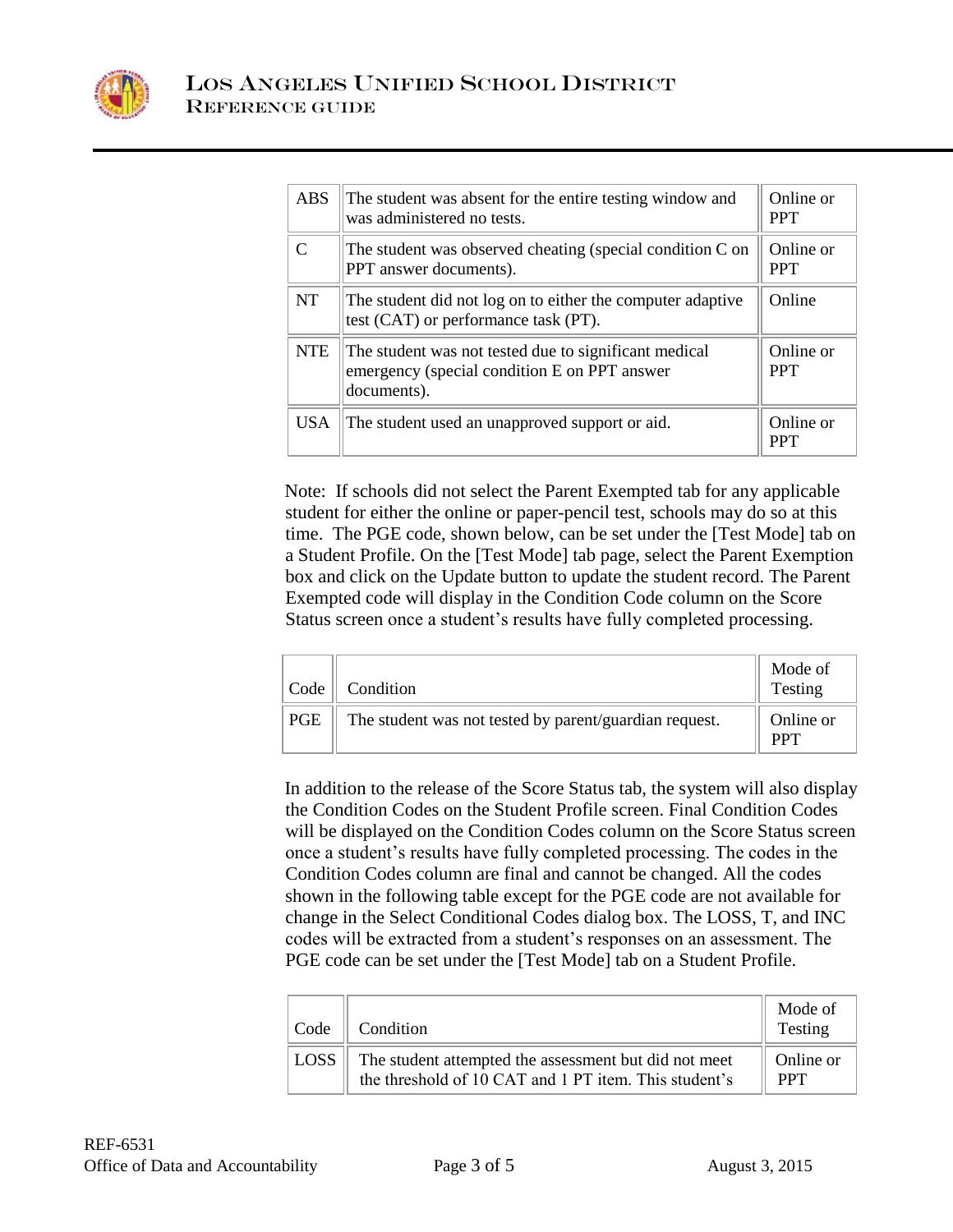

|            | score and achievement level will be at LOSS (the lowest<br>obtainable scale score).                        |                         |
|------------|------------------------------------------------------------------------------------------------------------|-------------------------|
| <b>PGE</b> | The student was not tested by parent/guardian request<br>(special condition P on PPT answer documents).    | Online or<br><b>PPT</b> |
| Т          | The student provided no answers.                                                                           | <b>PPT</b>              |
| <b>INC</b> | The student did not answer a sufficient number of<br>questions to produce a valid score (incomplete test). | PPT                     |

## IV. REQUEST RESCORE

The functionality to request the rescoring of a test is now programmed within TOMS. The Request Rescore button is located on the Score Status page under Student Profile. This new feature although accessible to a CAASPP Test Site Coordinator, must not be selected for any student without prior approval from the principal and processing of the budget transfer to the Student Testing Branch to cover the test vendor's service charge. Schools that select the [Request Rescore] button to request that a test be rescored will be responsible for the service costs. The cost to rescore all the human-scored questions in a single content area within an online summative assessment is \$142, and the cost to have a CST or CMA for Science paper-pencil test hand-scored is \$52. Prior to requesting a rescore of any tests, schools must contact the Student Testing Branch for the required documentation.

CAUTION! Selecting the Request Rescore tab that is located above the Condition Code tab cannot be retracted or undone and will generate an expense that has not yet been approved. Do not accidentally select the Rescore request tab. If schools need assistance with the Request Rescore functionality, please contact the Student Testing Branch.

NOTE: There is NO validation or confirmation step for the Request Rescore tab. Once you select the Request Rescore tab, the request is generated directly to the test vendor.

## V. TOMS ACCOUNTS

CAASPP Test Site/School Coordinator user level accounts are required to access and update TOMS. 2014-15 School Coordinator TOMS accounts will remain active to allow schools to enter the necessary condition codes in the system. School coordinators that need assistance with their password should access the TOMS log-in page from the CAASPP website at